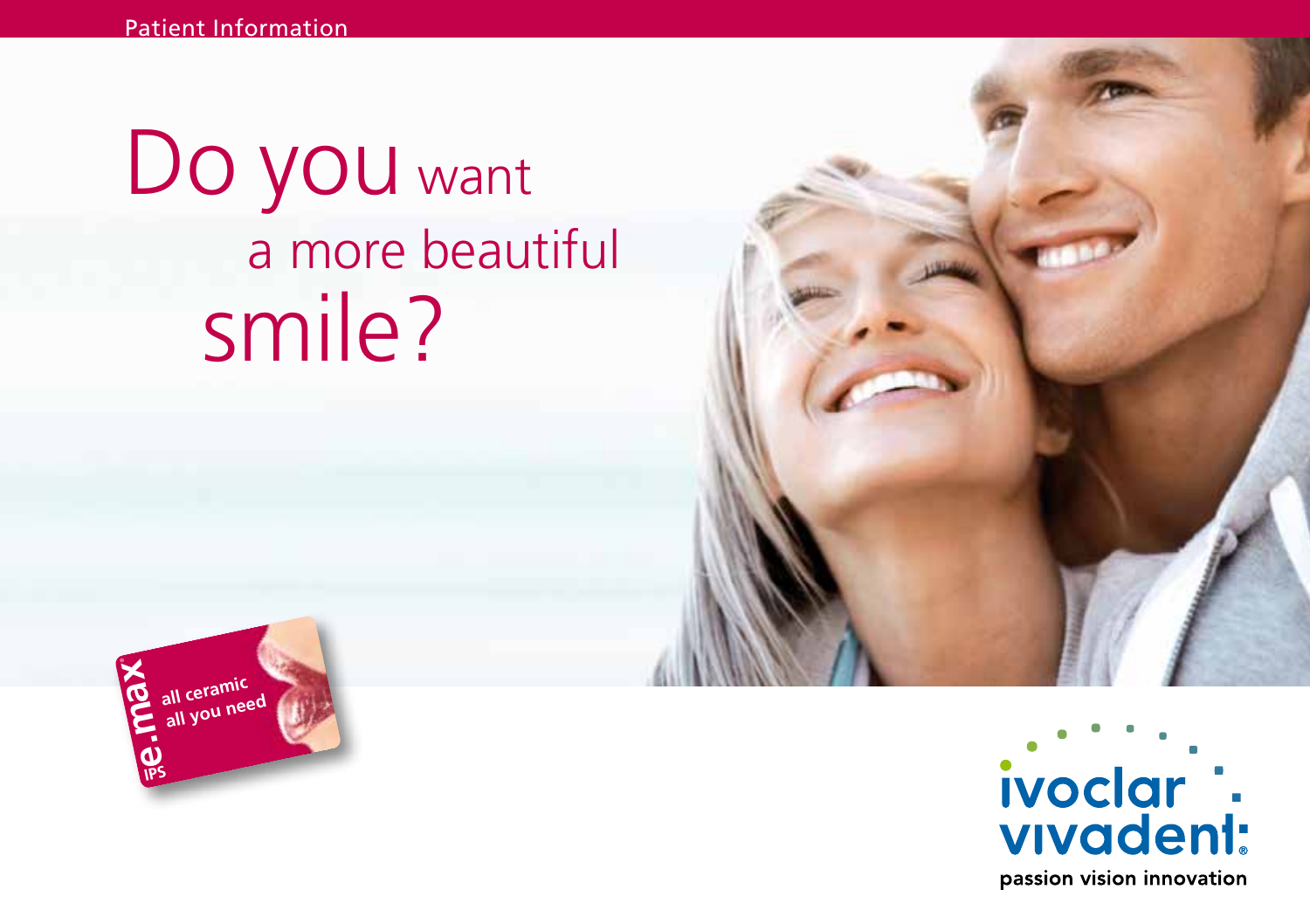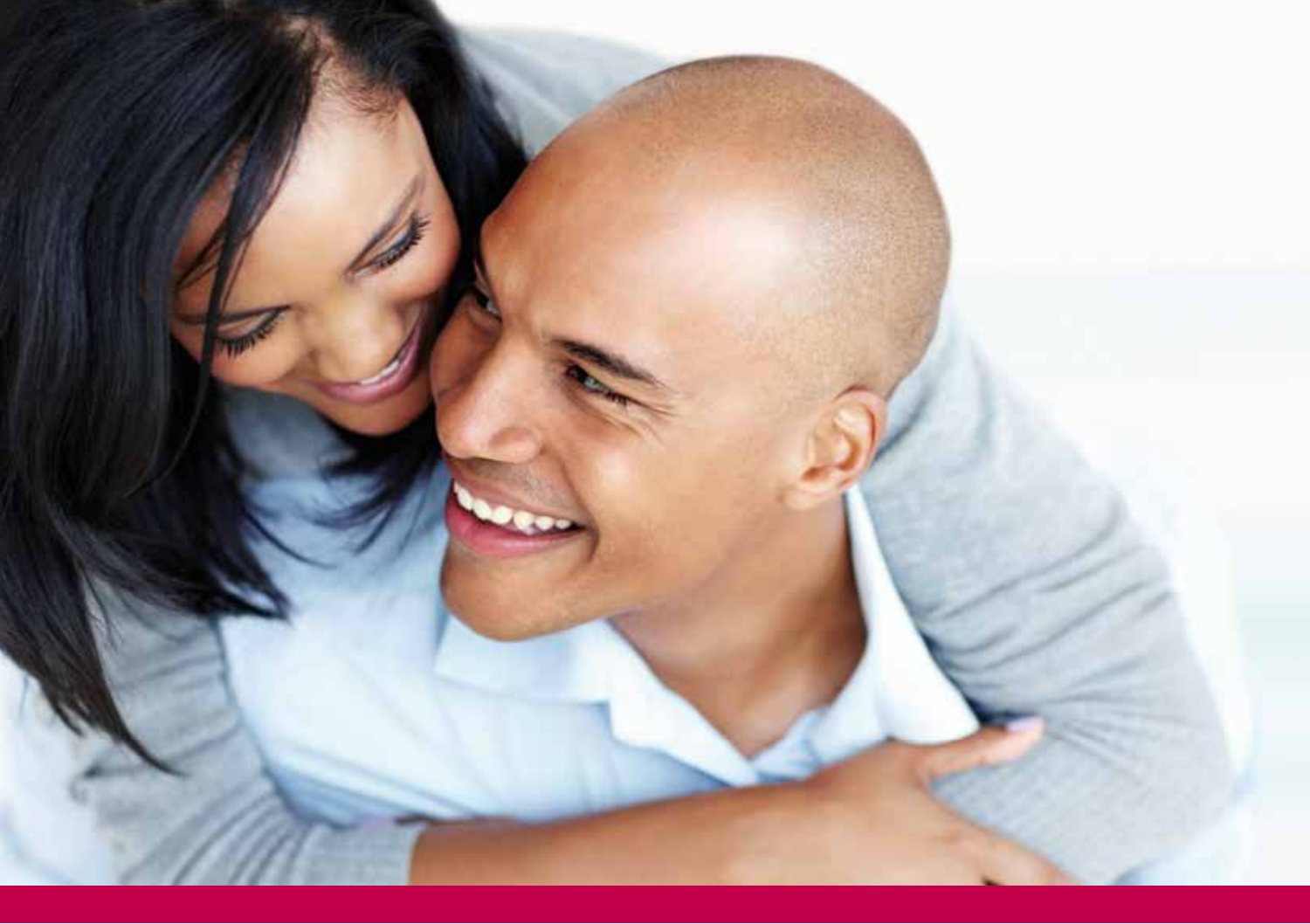## You could have a more beautiful smile

Nature does not always provide us with the perfect smile. Teeth may get chipped or stained in our daily lives. Your dentist can help you achieve the beautiful, vibrant smile you have always wanted by using IPS e.max.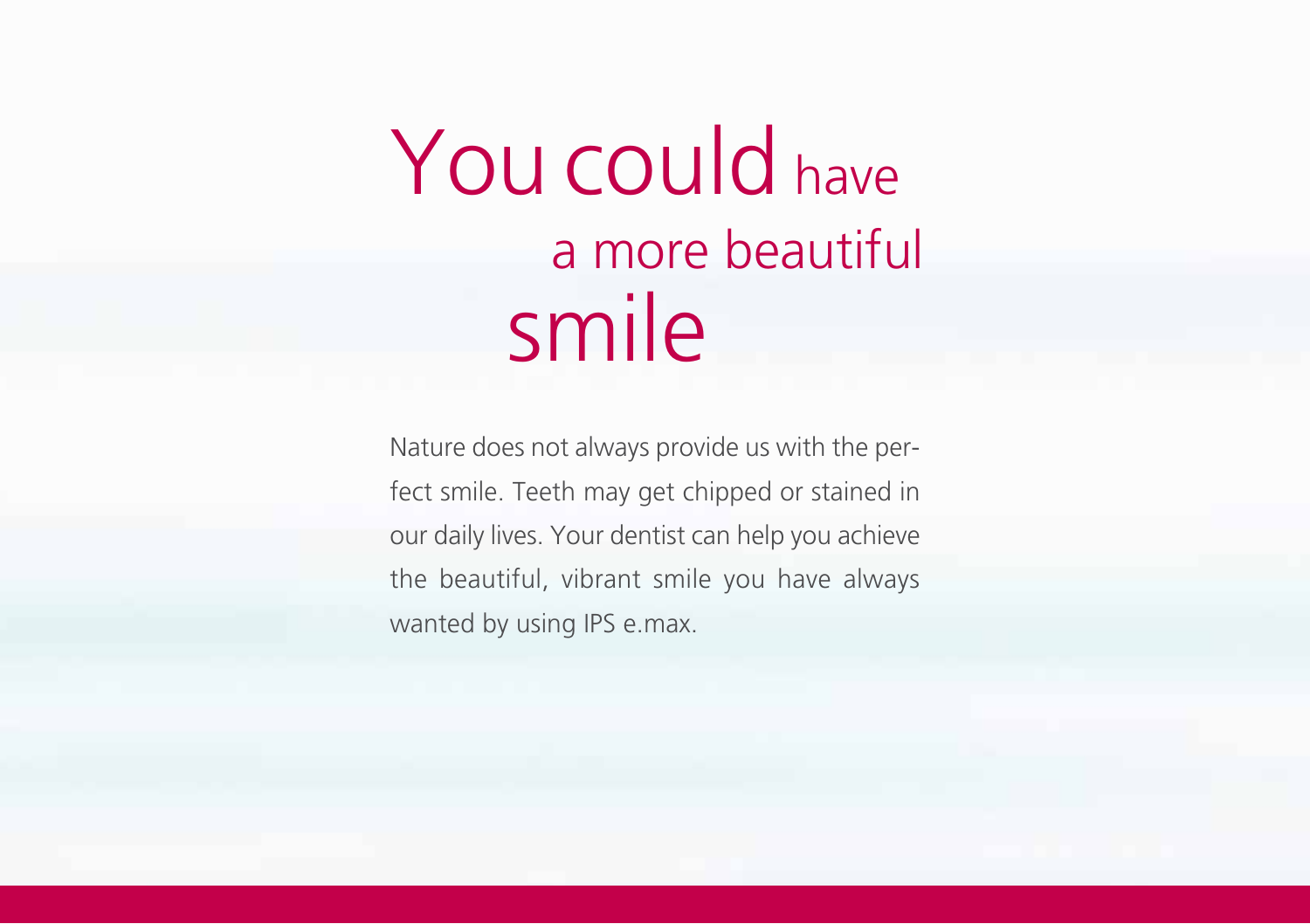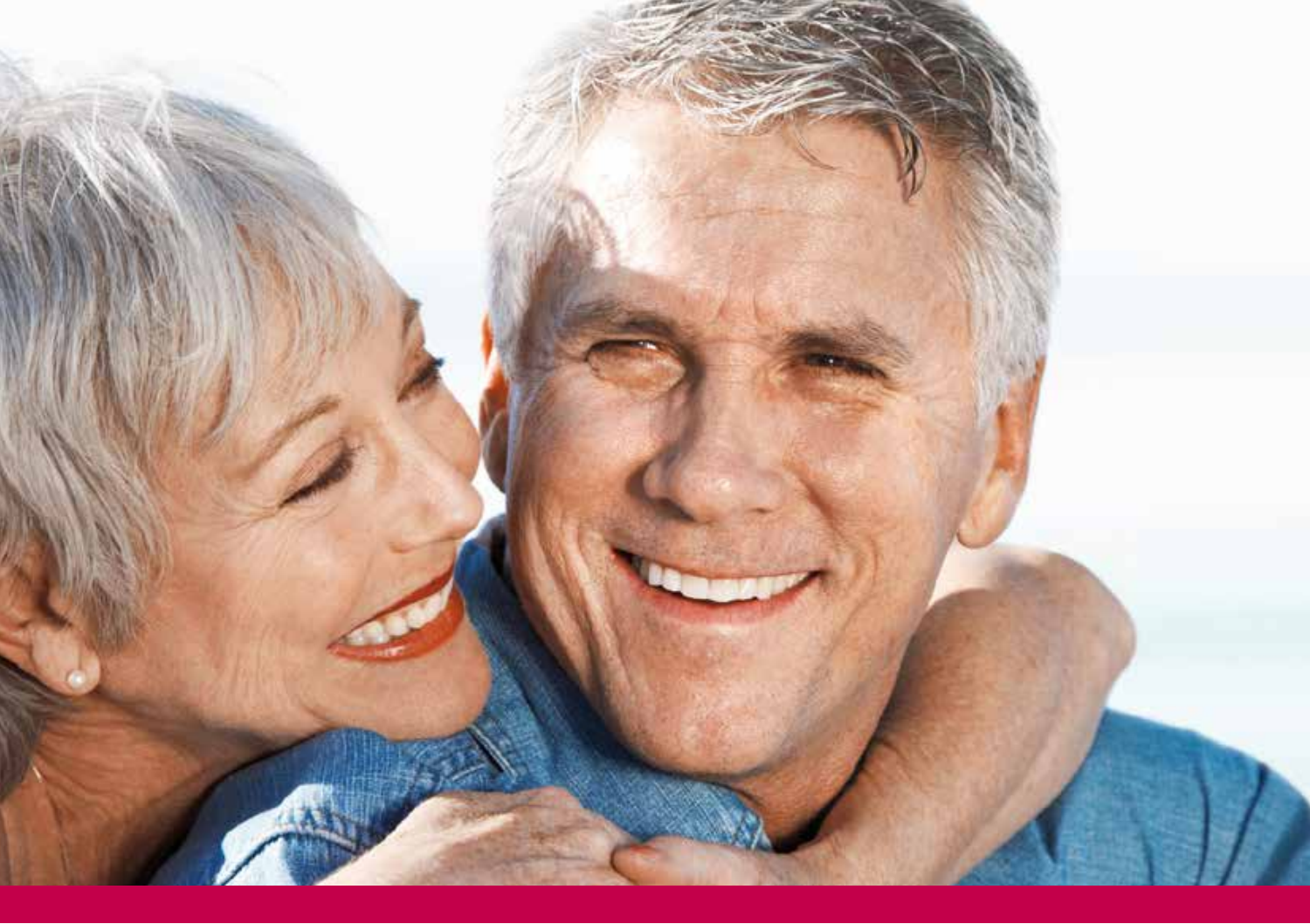# **Ceramics** in a structure in the structure of the structure in the structure of the structure in the structure of the str<br>In the structure of the structure in the structure of the structure of the structure of the structure of the s dentistry

Usually, we associate ceramics with tableware or china. The art of manufacturing ceramics is indeed one of the oldest crafts in the world. Today, special ceramics are also used in dentistry to give patients lifelike, natural-looking smiles. IPS e.max is a ceramic material which combines strength and beauty unlike any other dental restorative.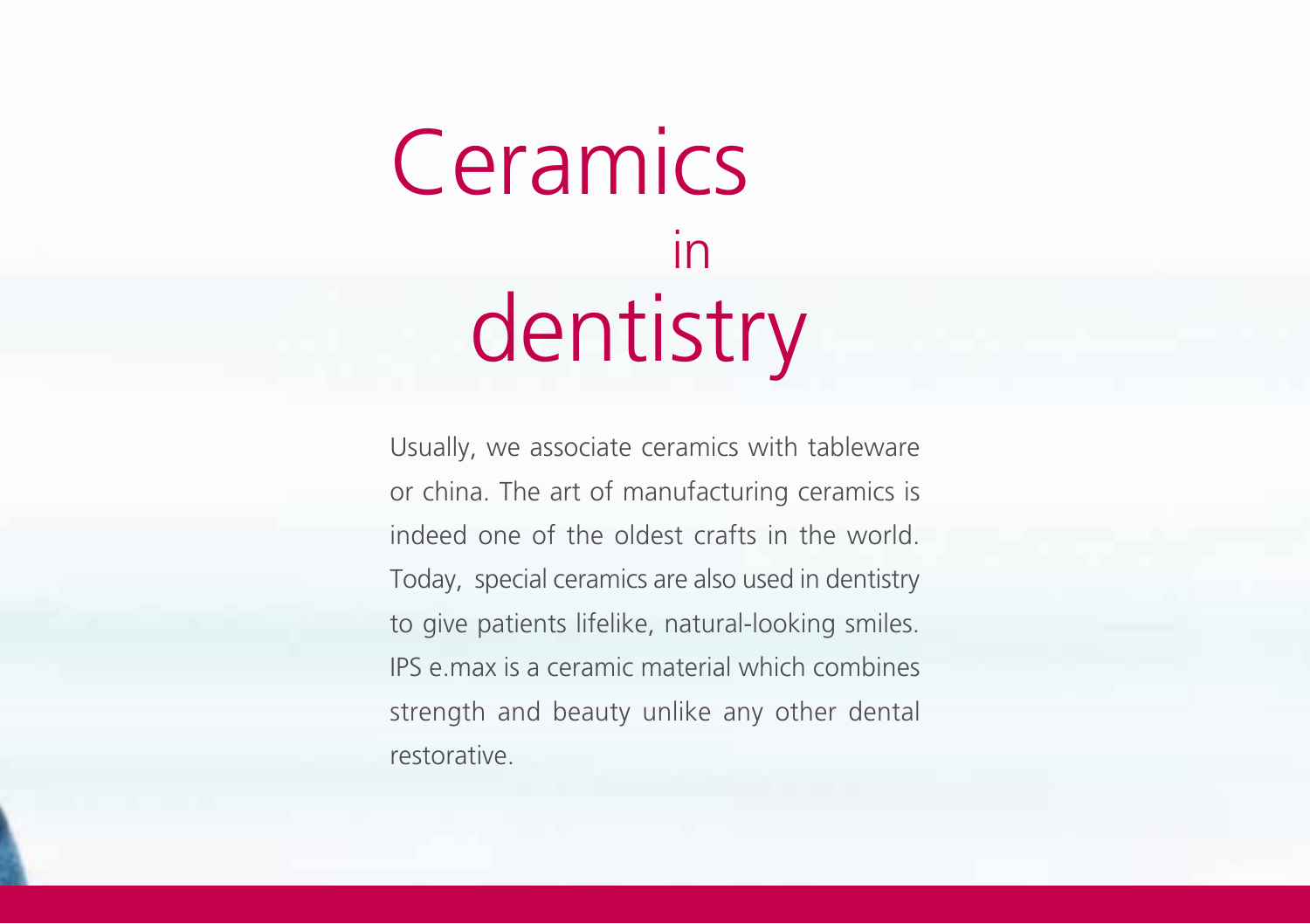## Why all-ceramic material? The answer is easy:

Tooth restorations made of all-ceramics do not contain metal. Therefore, light can shine through them as it does through natural teeth. All-ceramic materials stand out for their

- highly esthetic and natural appearance
- long-lasting quality
- variety of colours
- compatibility with the human body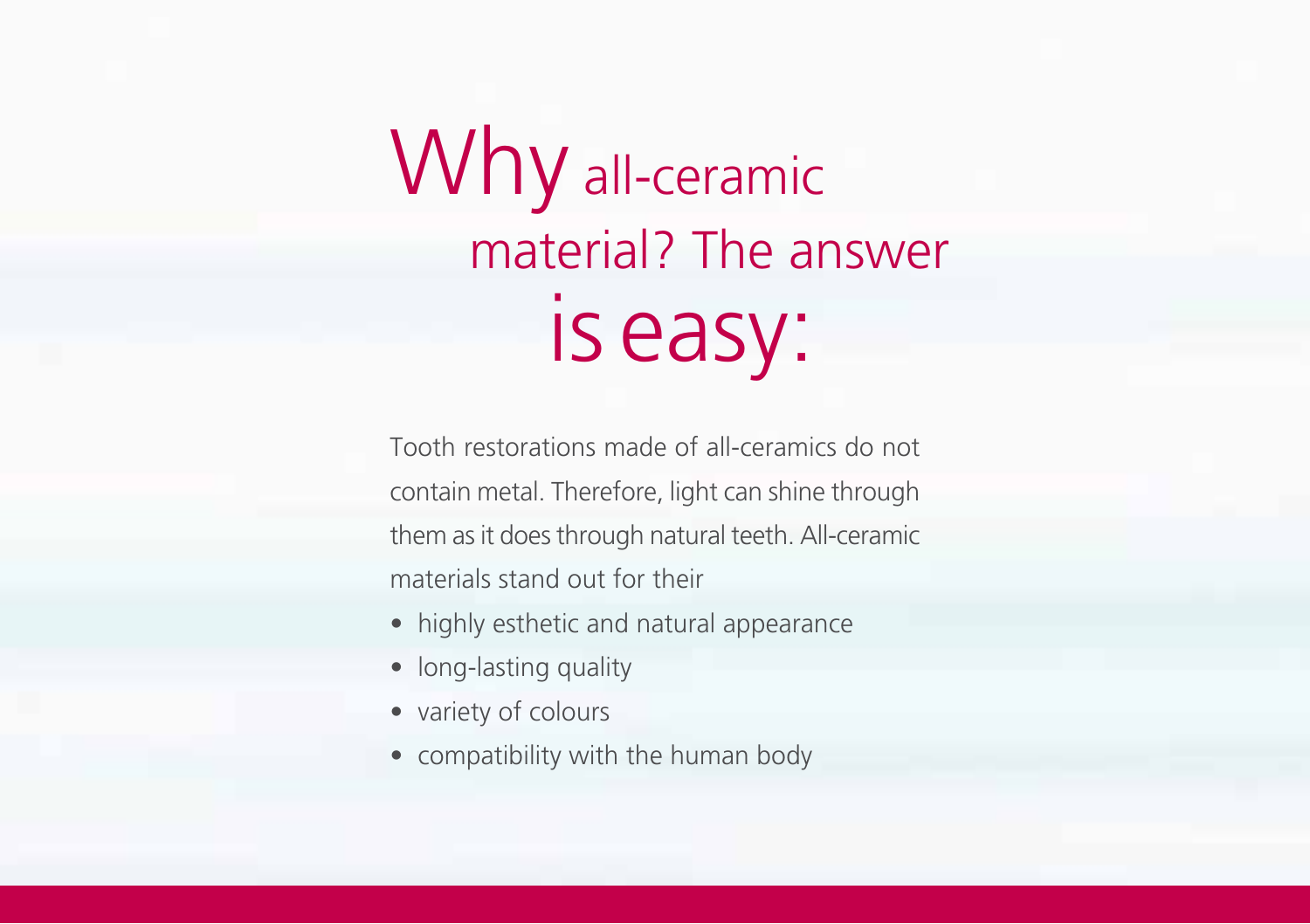IPS e.max<sup>®</sup>: for you!

No matter what your dental situation is, IPS e.max® all-ceramic material will bring back the smile to your face. The pictures on the following pages will show you how.

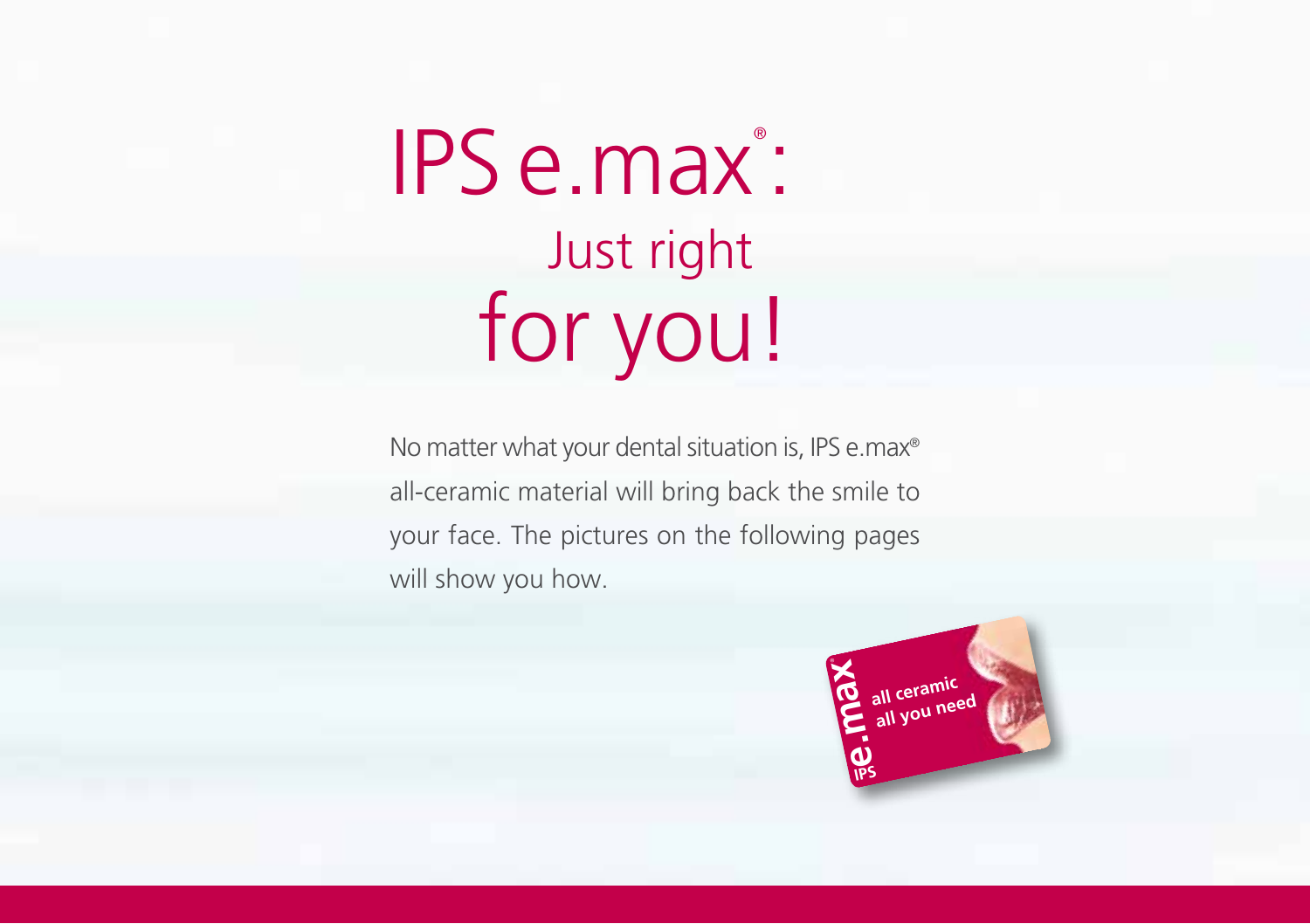### Tooth fillings

If a tooth is only partially damaged due to e.g. caries, a filling or so-called inlay is usually sufficient to fix it. An allceramic inlay is a resistant ceramic filling which is used for smaller defects or decay. Dark fillings made of amalgam are a thing of the past. All-ceramic inlays cannot be distinguished from the natural tooth structure.



Before: Dark fillings made of amalgam



Inlays: An inlay is a tooth filling made of either ceramic, resin or metal.

Patient case: Dr Arnd Peschke, Ivoclar Vivadent AG, Liechtenstein After: Tooth-coloured fillings made of all-ceramics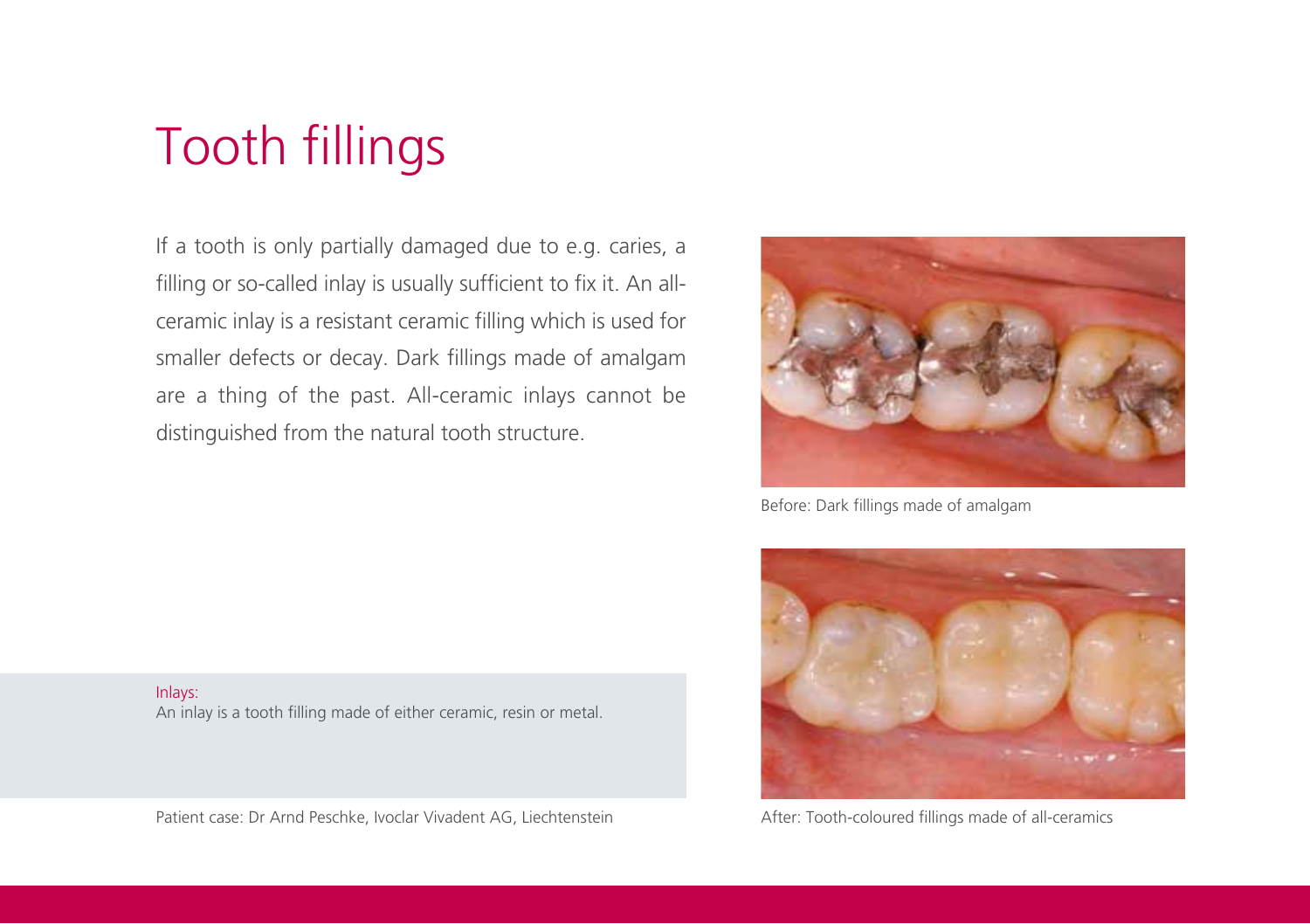Michael is happy about the very esthetic result:

*"I have always been dissatisfied with my black fillings and stained teeth. The important thing for me was to choose a material that is biocompatible, but which at the same time enables the previous esthetic appearance of my teeth to be restored. This is why I chose all-ceramics."*

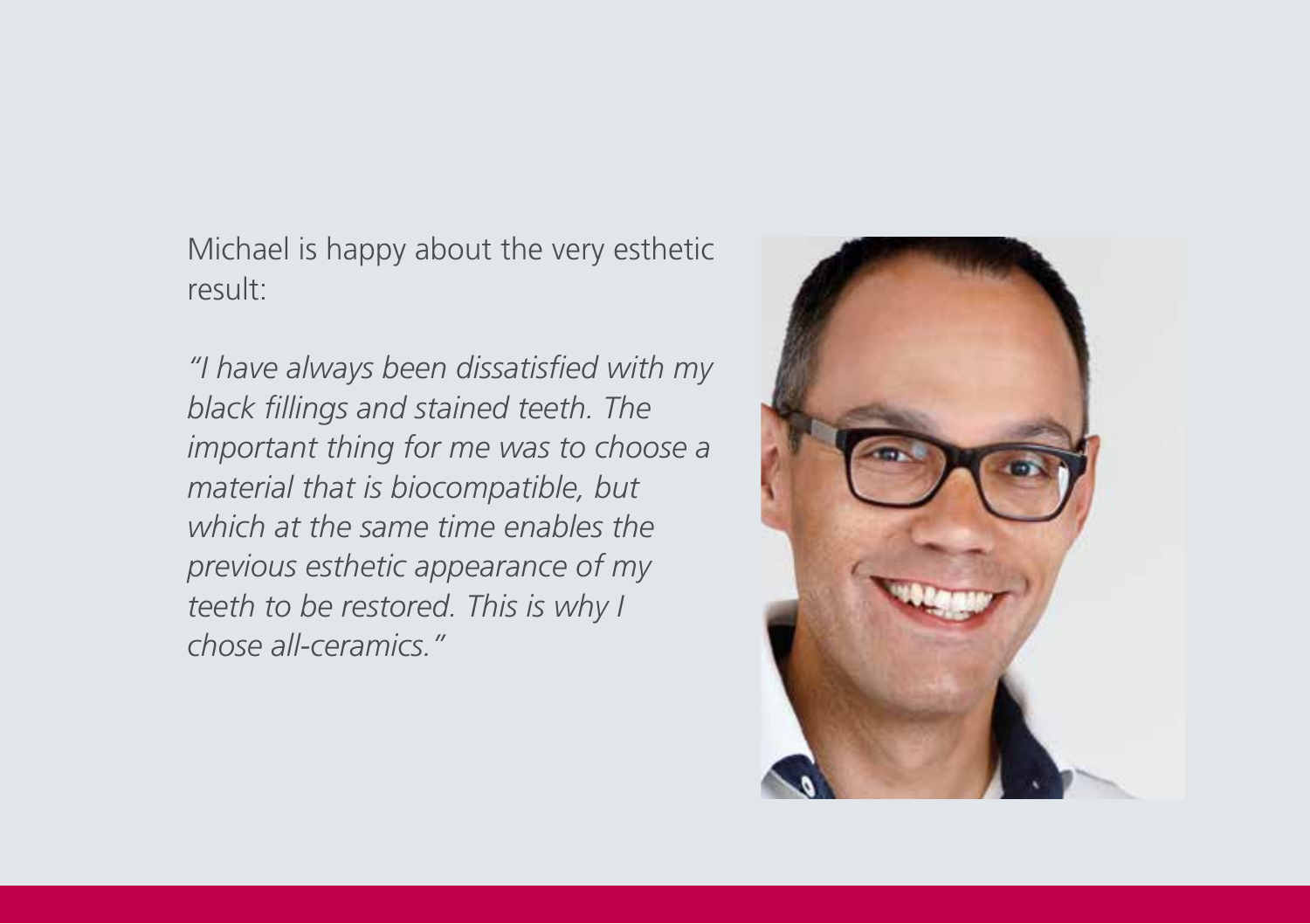### All-ceramic shells (veneers)

Stained or slightly malpositioned teeth, or fractured front teeth can be treated with all-ceramic shells (veneers). Veneers are firmly attached to the surface of your teeth and allow their look to be improved without having to sacrifice a lot of your own tooth structure.



Before: Gaps in the front tooth row



After: Gaps closed with all-ceramic veneers

#### Veneers:

Veneers are thin shells made of ceramic material which are bonded to the front surface of teeth (due to their thickness of only 0.3 – 0.6 mm, they are comparable to contact lenses).

Patient case: Dr Sidney Kina, Brazil, and Gérald Ubassy, France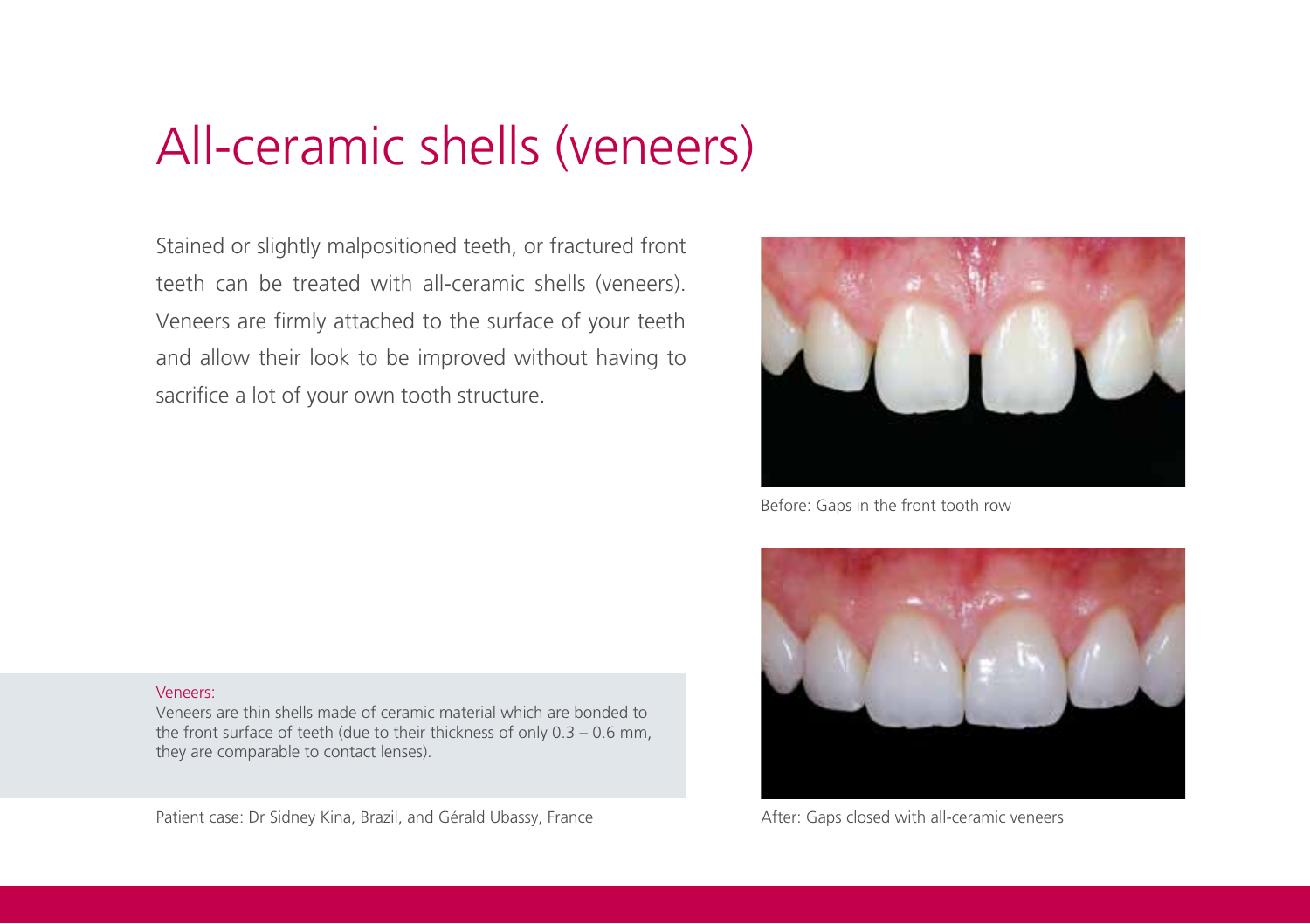Lindy's face radiates joy and vitality again:

*"The thin veneers out of all-ceramic material look beautiful and natural. My smile has not only improved my appearance, but it has also given a great boost to my confidence. It's a completely new quality of life!"*

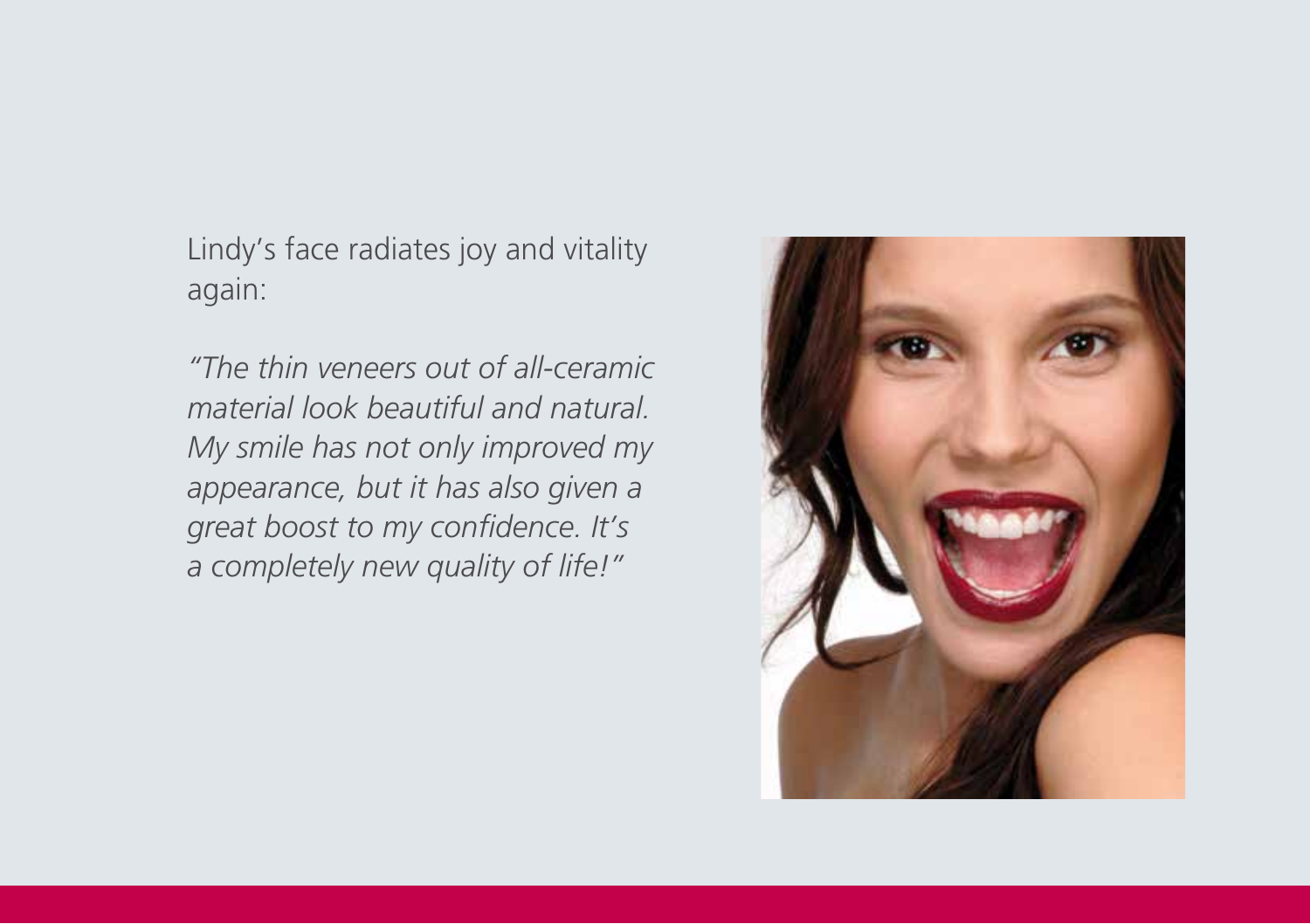### Crowns and bridges

**Crowns:** A crown is used to entirely cover a severely damaged tooth. The crown replaces missing tooth structure or improves the tooth's alignment.

**Bridges:** If one or several teeth are missing, they can be replaced by bridges. This type of dental restoration stabilizes the remaining natural teeth and ensures a beautiful, gap-free smile.

#### Crowns/Bridges:

A crown replaces the natural crown of a tooth which cannot be restored with filling materials.

Missing teeth may be replaced by an (all-ceramic) bridge. The neighbouring teeth serve as "abutments" or supports.





Before: Missing tooth with neighbouring tooth showing caries



After: "Bridging" the gap with an all-ceramic restoration (bridge).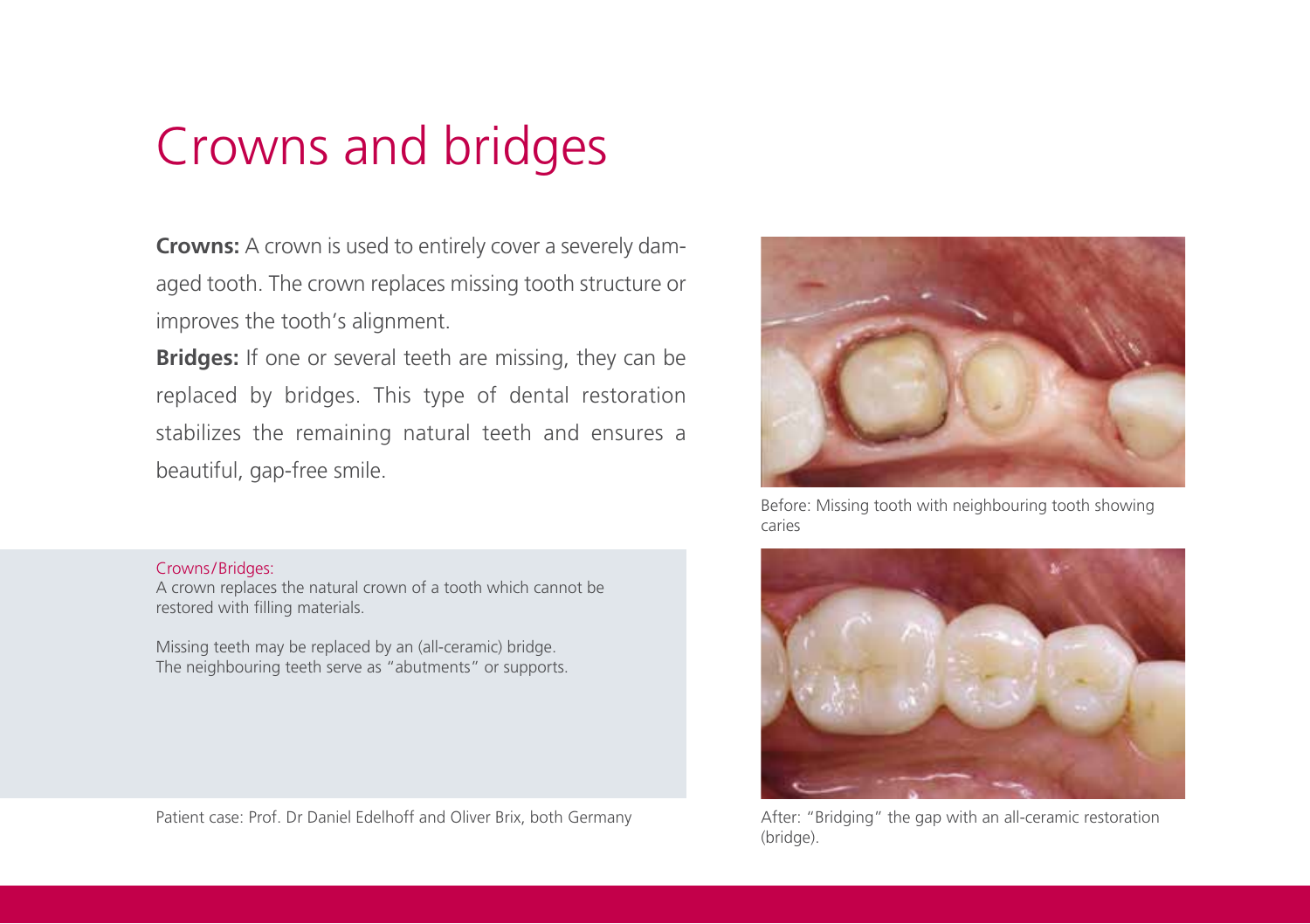Beate enjoys her new found well-being:

*"My health is very important to me. This is why I opted for a metal-free restoration. The gap in my back teeth was cov-ered with a bridge and smaller defects were very esthetically repaired. To have beautiful teeth makes me feel good all over."*

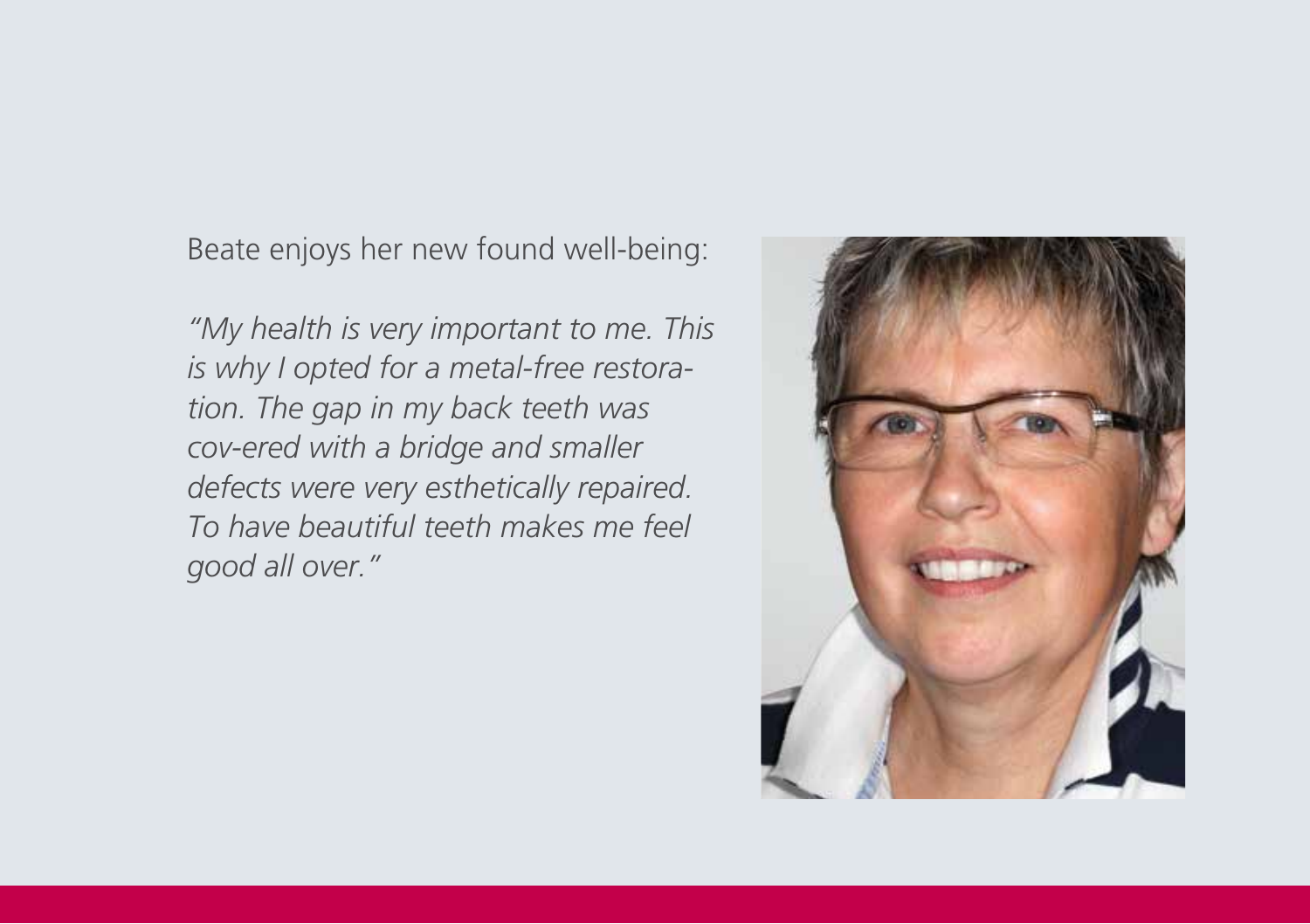### Implant restoration

If a single tooth or several teeth are missing, "artificial tooth roots" (implants) are placed which serve as anchors for the replacement teeth. The cost of an implant may be higher than that of a fixed bridge. However, the result is particularly long-lasting and highly esthetic.

#### Implantats:

Implants are artificial tooth roots which are usually made of titanium, more recently also of ceramics. An implant restoration consists of an implant, to which a crown or bridge is attached.

Patient case: Dr Andreas Kurbad and Kurt Reichel, both Germany



Before: A damaged incisor tooth (left) and an incisor tooth replaced with an implant (right).



After: All-ceramic crowns on the natural tooth stump (left) and on the imlant (right)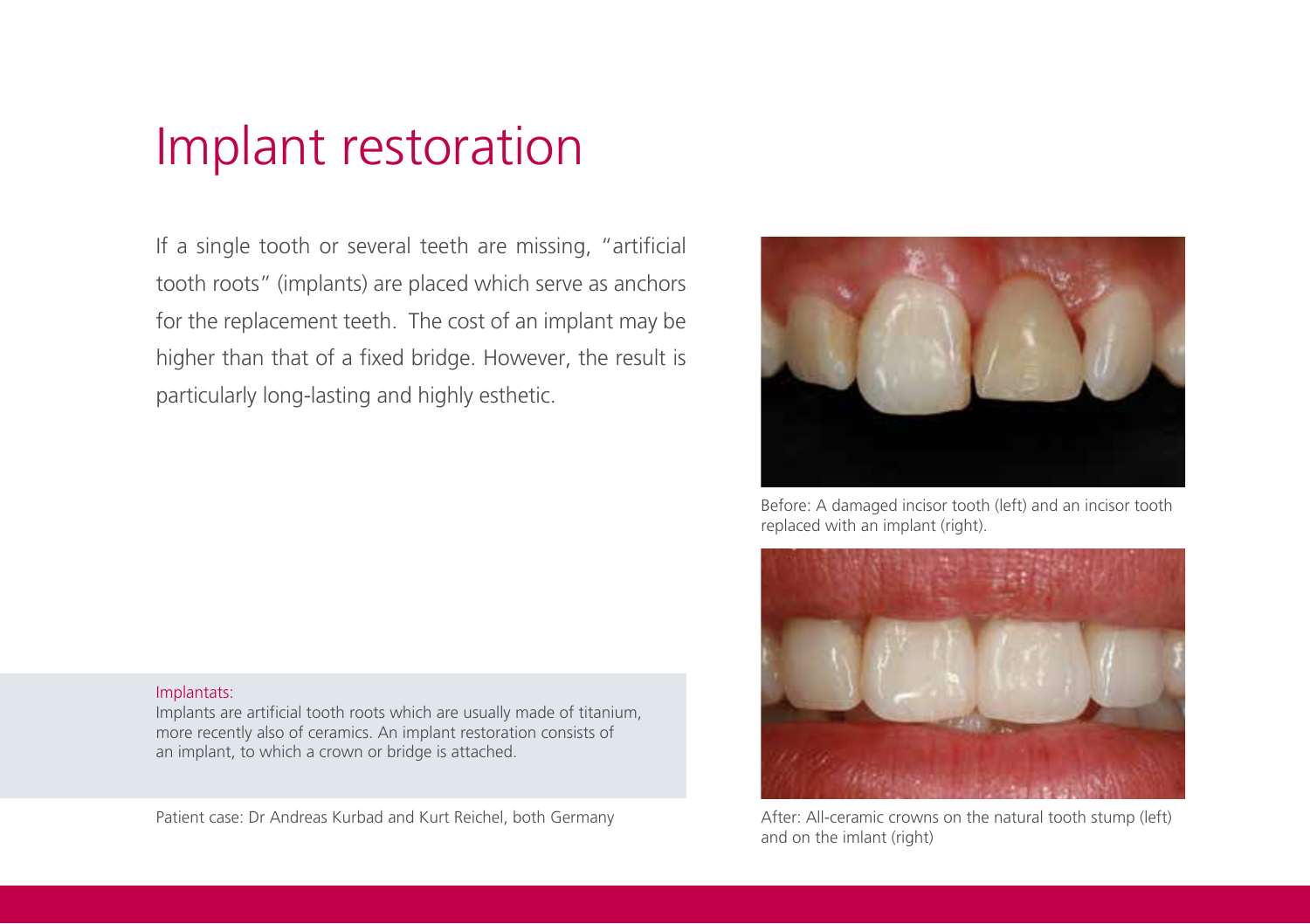Bexi is able to flash a bright smile again:

*"I am very happy about my new smile and the confidence it gives me. The difference before and after is simply overwhelming. I feel attractive again and full of joy and energy. I am glad I had an implant restoration placed."*